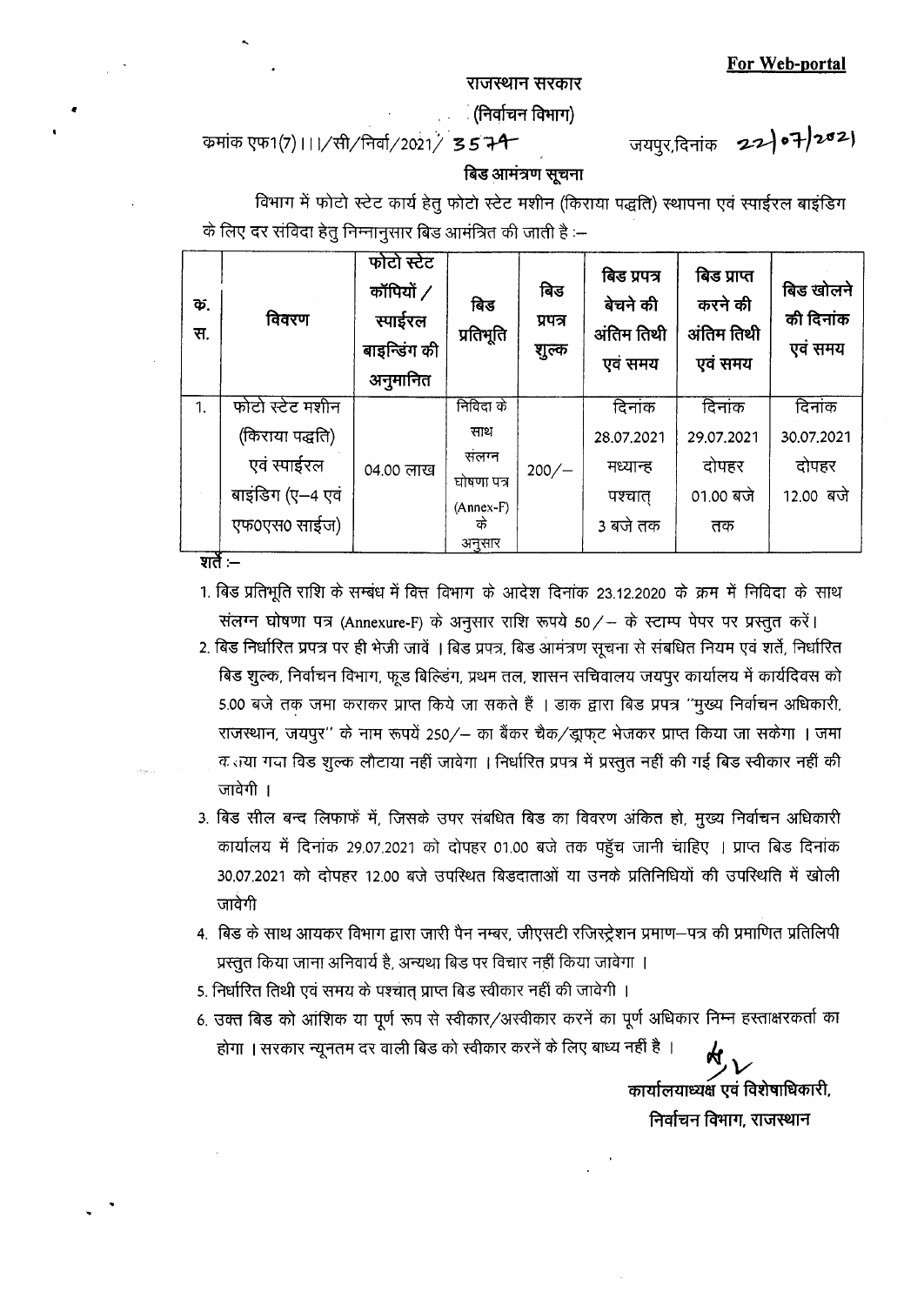## राजस्थान सरकार

# (निर्वाचन विभाग)

कमांक एफ1(7) । । । / सी / निर्वा /021 / 35 74

जयपुर,दिनांक 22/07/2021

# बिड आमंत्रण सूचना

विभाग में फोटो स्टेट कार्य हेतु फोटो स्टेट मशीन (किराया पद्धति) स्थापना एवं स्पाईरल बाइंडिग के लिए दर संविदा (अनुमानित कीमत 4.00 लाख) हेतु दिनांक 29.07.2021 को दोपहर 01.00 बजे तक सीलबंद बोली आमंत्रित की जाती है। बिड से सबंधित विस्तृत विवरण, नियम एवं शर्ते कार्यालय समय में बिडिंग दस्तावेज में या स्टेट पब्लिक प्रक्योरमेंट पोर्टल http://sppp.rajasthan.gov.in विभागीय वेबसाईट www.ceorajasthan.nic.in पर देखी जा सकती है । बोली दस्तावेज कार्यालय से रू0 200/- (डाक की दशा में 250/-) नगद/ डिमांड ड्रॉफ्ट/बैंकर चैक/e grass से प्राप्त किया जा सकेगा ।

**USN -**

 $\ll_{\mathcal{L}}$ 

कार्यालयाध्यक्ष एवं विशेषाधिकारी निर्वाचन विभाग, राजस्थान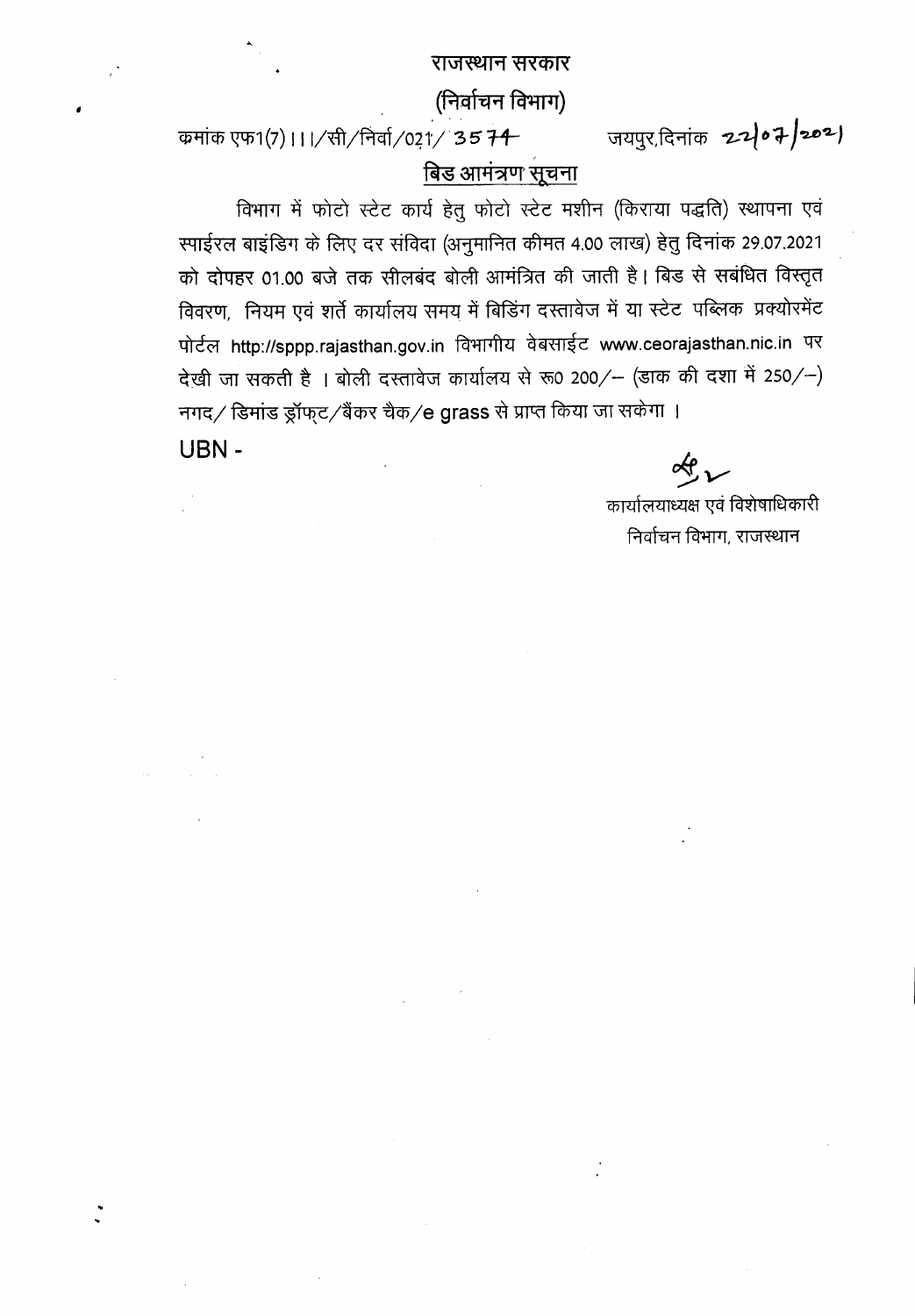## **TENDER. FORM FOR SUPPLY OF PHOTO STAT MACHINE ( RENTAL BASIS) & SPIRAL BINDING** GENERAL - CUM- TECHNICAL - CUM -COMMERCIAL BID

- 1 Name of firm / Service Provider : . Full address: \_ . ................................................................................. Pin Code . Telephone No Fax No e-mail address .
- 2 A Bid Securing Declaration from in prescribed format on non judicial stamp paper of Rs. 50/ shall be submitted dully filled signed and stamped by authorized signatory as per Annexure-F (Attached page no. -------)

# 3 SPECIFICATION OF PHOTO STATE COPIER *I* PAPER

| S.No  | Name of Item                                                                                                                                                                        | Specification                                                                                                   | Mention Paper Make which<br>will be used by successful<br>tenderer |
|-------|-------------------------------------------------------------------------------------------------------------------------------------------------------------------------------------|-----------------------------------------------------------------------------------------------------------------|--------------------------------------------------------------------|
|       | Photo State machine on Rental<br><b>Basis</b><br>Specification: Minimum copying<br>speed $(cpm) - 40$<br>paper size Original/Image): A3/A3<br>Zoom: 50% to 200%<br>Category: Duplex | A-4 Size (210x297mm) &<br>F.S. Size (215x342mm).<br>photo copies (Single &<br>double sided ) on 75 GSM<br>Paper |                                                                    |
| Note: | Bidder can write at least 3 makes of 75 GSM photo state paper.                                                                                                                      |                                                                                                                 |                                                                    |

| 4 |                | Rate offered for Photo Stat Copies                                                           | In figures                          |                                            | In Words                                   |                                            |                                         |
|---|----------------|----------------------------------------------------------------------------------------------|-------------------------------------|--------------------------------------------|--------------------------------------------|--------------------------------------------|-----------------------------------------|
|   |                |                                                                                              | Single<br>Sided<br>excluding<br>GST | Double<br>sided<br>excluding<br><b>GST</b> | Single<br>Sided<br>excluding<br><b>GST</b> | Double<br>sided<br>excluding<br><b>GST</b> | Applicable<br><b>GST</b> rate<br>in $%$ |
|   |                | Rate of A-4 Size (210x297mm) each<br>Photo Copies (Single & double sided)<br>on 75 GSM Paper |                                     |                                            |                                            |                                            |                                         |
|   | $\overline{2}$ | Rate of FS Size (215x342mm) each<br>Photo Copies (Single & double sided)<br>on 75 GSM Paper  |                                     |                                            |                                            |                                            |                                         |

 $\sim$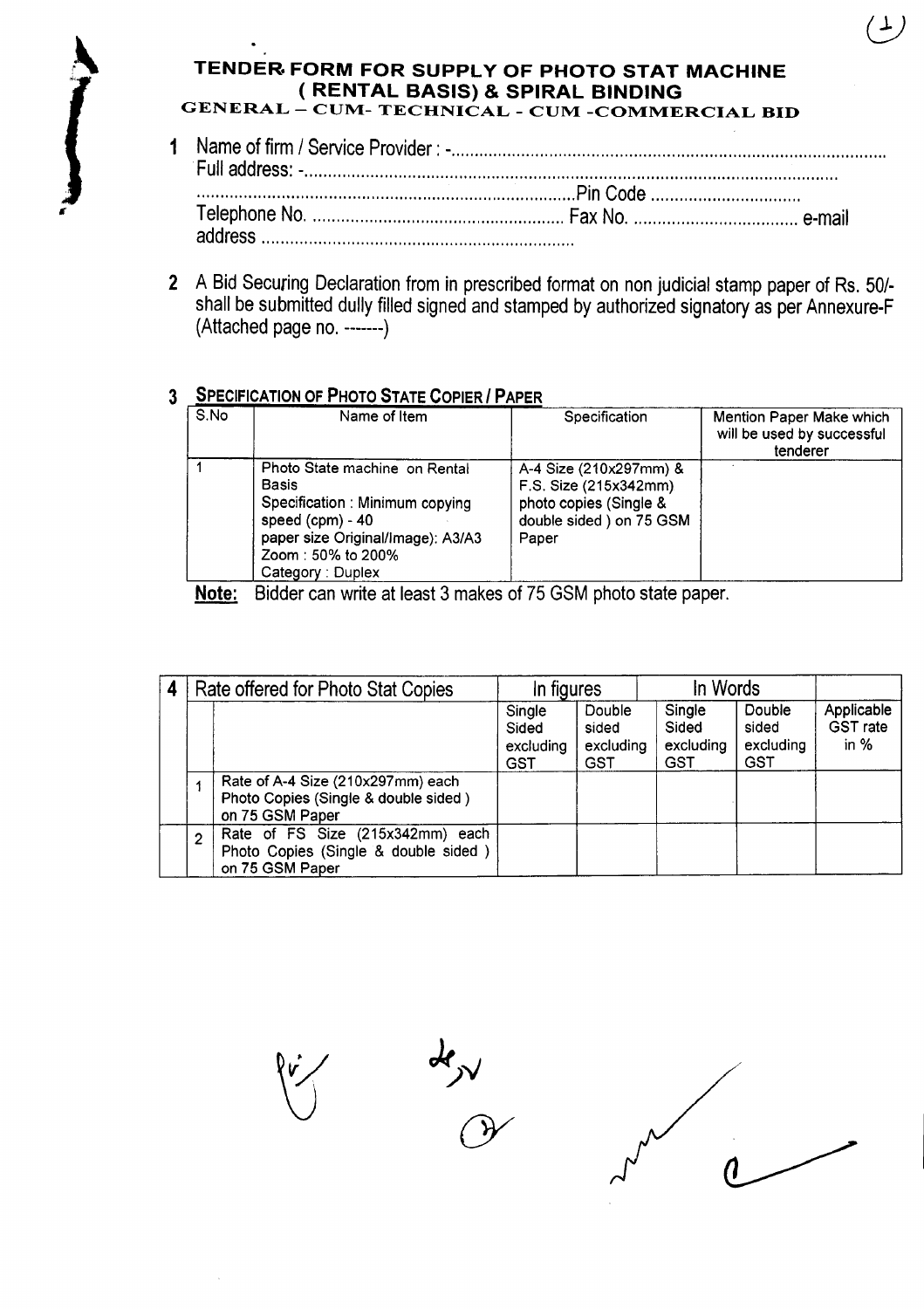5. Rate offered for Spiral Binding -

| S.N.           | Size of<br>Spiral<br><b>Binding</b> | No. of pages                | Rate Including<br>plastic sheet<br>(A4 & FS) &<br>Ring &<br>excluding GST | Applicable<br><b>GST</b> rate<br>in $%$ |
|----------------|-------------------------------------|-----------------------------|---------------------------------------------------------------------------|-----------------------------------------|
|                | A <sub>4</sub>                      | Upto 50 pages               |                                                                           |                                         |
|                |                                     | Upto 100 pages<br>Ⅱ-        |                                                                           |                                         |
|                |                                     | III - 100 to 200 pages      |                                                                           |                                         |
|                |                                     | $IV-200$ to 300 pages       |                                                                           |                                         |
|                |                                     | V - For next every 100 page |                                                                           |                                         |
|                |                                     |                             |                                                                           |                                         |
| $\overline{2}$ | FS (Full<br>Scape)                  | Upto 50 pages<br>I –        |                                                                           |                                         |
|                |                                     | Upto 100 pages<br>II-       |                                                                           |                                         |
|                |                                     | III - 100 to 200 pages      |                                                                           |                                         |
|                |                                     | IV- 200 to 300 pages        |                                                                           |                                         |
|                |                                     | V - For next every 100 page |                                                                           |                                         |

- 6 Category of Bidder: Manufacturer /Authorised Distributors / Dealers/ Whole Sellers / Retailers / Suppliers or Service provider (Tick  $\sqrt{ }$  which ever is applicable)
- *7 I/We ..*

..... ... ....... ..... ...... .... ... ...... .. ... ... . ............ .. ... .... .... (Name of the Bidder) Proprietor *I* Partner *I* Director hereby undertakes to provide services of Photo State Copier with operator on rental basis confirming to your Bid inquiry specifications and abide by all terms and conditions of this tender.

**Place: Dated:**

# **Seal & Signature of the Bidder**

 $\overline{y}$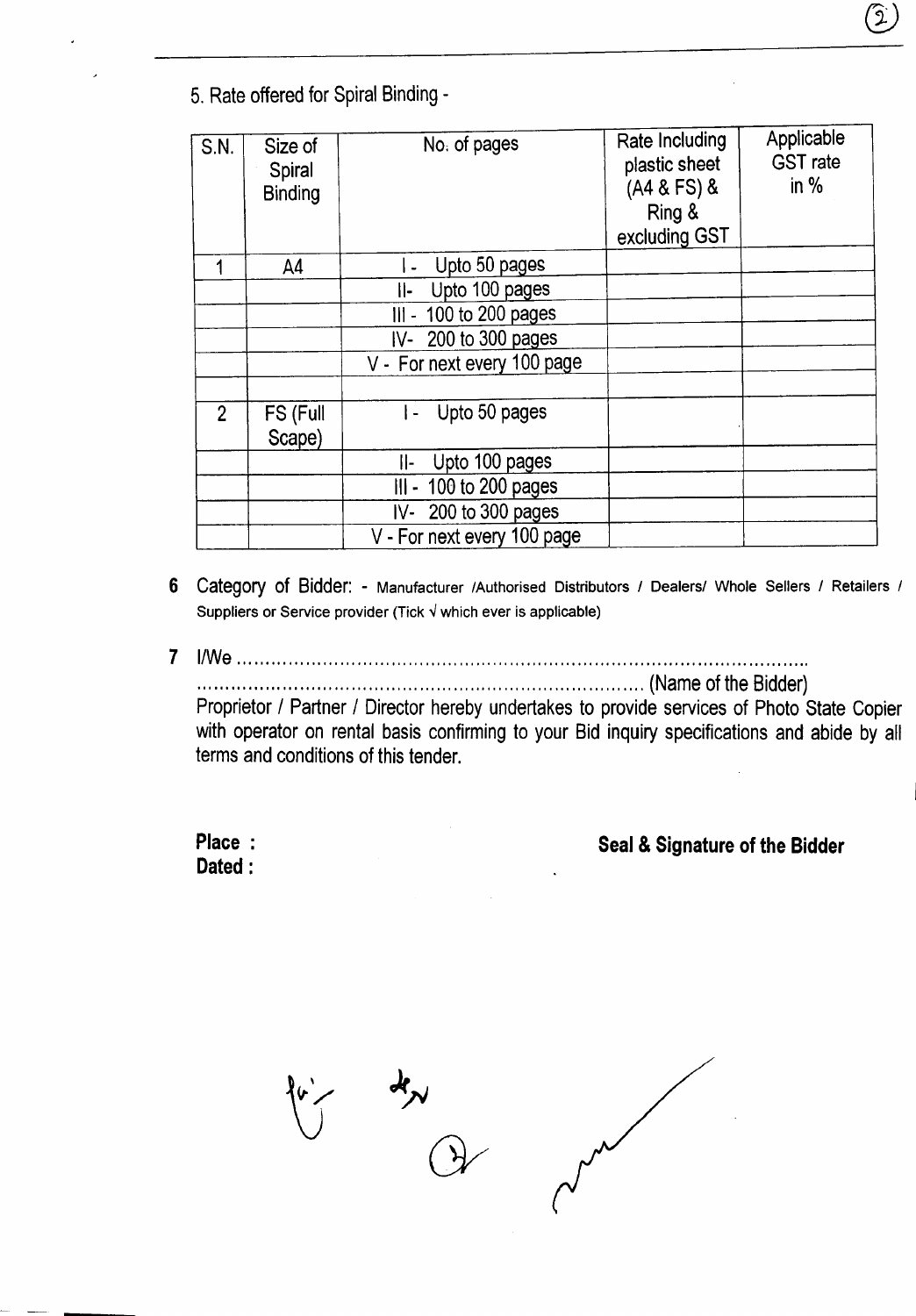ANNEXURE

## GOVERNMENT OF RAJASTHAN (ELECTION DEPARTMENT)

### TERMS & CONDITIONS FOR BID NOTICE FOR SUPPLY OF PHOTO STATE COPIER ( RENTAL BASIS) & Spiral Binding

Note: Bidders should read these conditions carefully and comply strictly while sending their Bids. Condition No. - 1

Bidders must be enclosed in a properly sealed envelope according to the directions given in the Bid notice, Condition No. - 2

(I) Any Change in the constitution of the firm, etc., shall be notified forth with by the service provider in writing to the purchase officer and such change shall not relieve any former member of the firm, etc., from any liability under the contract.

(II) No new partner *I* partners shall be accepted in the firm by the service provider in respect of the rate contract unless he/they agree to abide by all its terms, conditions and deposit with the purchase officer a written agreement to this effect. The supplier receipt for acknowledgement or that of any partners subsequently accepted as above shall bind all of them and will be sufficient discharge for any of the purpose of the contract.

III) Validity:- (I) The rate quoted shall be valid and operative as per contract agreement. It is binding on the Bidder to start their services within 7 days time from the date of issue of work order.

(II) Period of rate contract will be extended as per RTPP rule 2013, accordingly.

(III) The Bidder should not under any circumstance revise his rates already quoted. Any request for an increase in the rates will not be entertained under any circumstance.

### Condition No. - 3

PAN, GST Clearance & Registration Certificate :- Bidder must have Permanent Account Number (PAN) issued by income Tax Department. No Bidderer who is not registered under the GST Act Prevalent in the state where his business is located shall tender. The GSTIN No. should be quoted and a copy of GST return up to 31 December, 2020 should be attached.

### Condition No. - 4

I. Tender form shall be filled in ink or typed. No tender filled in pencil shall be considered.The tenderer shall sign the tender form at each page and at the end in token of acceptance of all the terms and conditions of the tender.

II. Rate shall be written both in words and figures. There should not be errors and *lor* over-writings. Corrections if any, should be made clearly and initiated with dates.

III The tenderers are required to quote on all inclusive rate (including paper / cartridge etc.) for the Photo State copier on rental basis & spiral binding including plastic sheet & Ring as per specifications mentioned in tender notice and tender document.

IV The rates quoted by the Bidders will be compare by the department without GST basis & the rate of GS will be paid as per GST rate applicable on the stationery Items.

### Condition No. - 5

1. Bid Security Declaration by the Bidder will be attached with General - Cum- Technical- cum Commercial Bid.

2. Forfeiture of Bid Security: The Bid Security Amount of service provider will be forfeited when tenderer withdrawn or modifies the Bid after opening the Bid but before acceptance of Bid. when Bidder does not execute the agreement within specified time. when Bidder does not deposit the security after order & specified time & also tenderer does not start the work within the prescribed time.<br>Condition No.  $-$  6 payments :-

## Condition No.  $-6$

(I) Advance payment will not be made.

(II) Unless otherwise agreed between the parties payment for the service provide will be made on submission on bill in proper form by the service provider to the Chief Electoral Officer, Rajasthan, Jaipur in accordance with GF&AR all remittance charges will be born by the service provider.

(III) Payment to service provider shall be made through ECS directly to the banker nominated by service provider.

 $\frac{d}{d\theta}$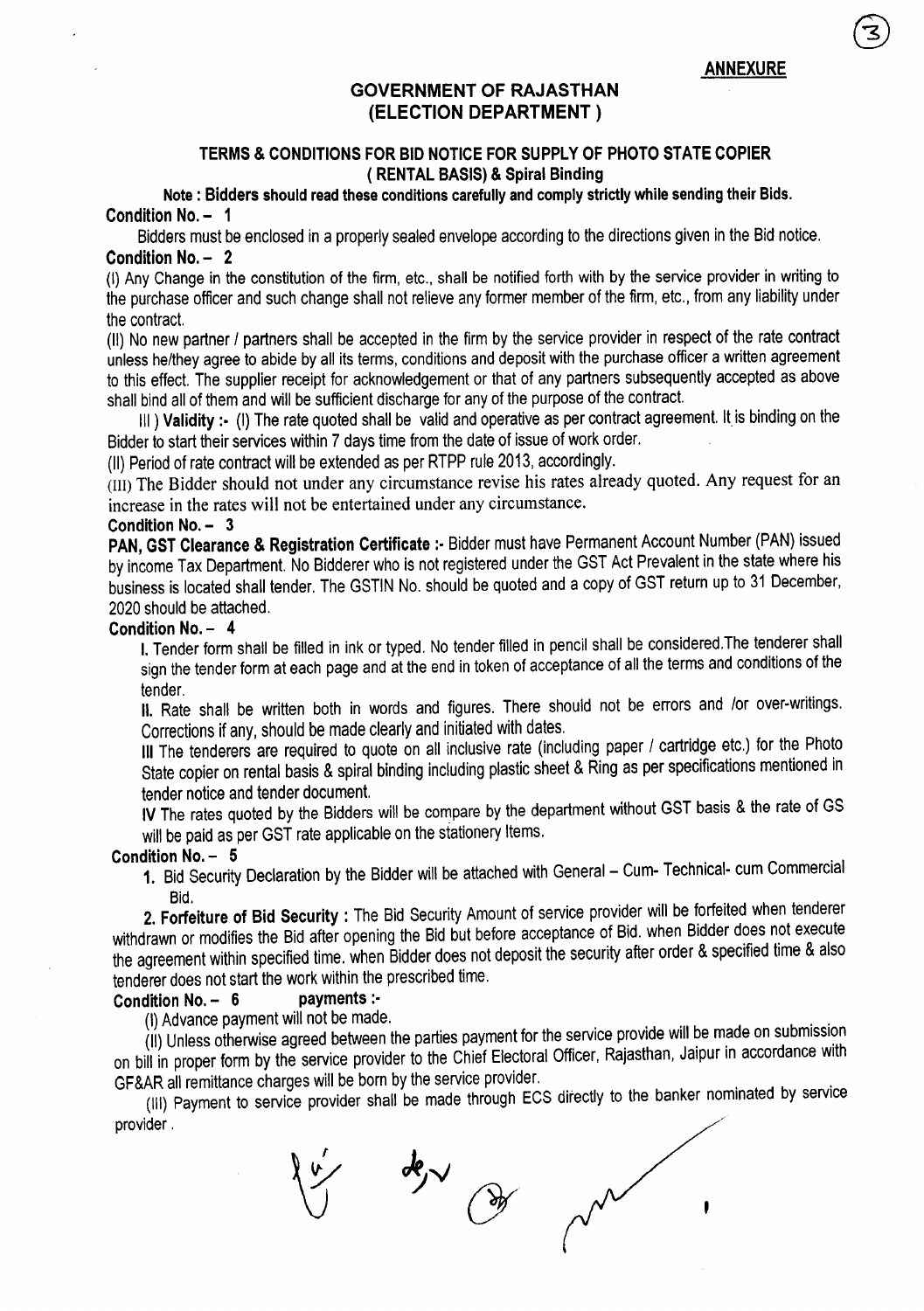(IV)The service provider shall be entitled for payment for making the complete services of the agreed quantity of Photostate copies. The department reserves the right to reduce or increase the quantity of Photostate copies to be supplied to the department at the same contracted rates. Advance payment will not be made. payment will be made after the expiry of the quarter.The payment of bill will be made on the basis of slip issued for photo state / Spiral binding work by the department.

### Condition No. - 7

The bidder required to sign each page of the bid as a token of acceptance of all the conditions by the authorised signatory and submit it.

## Condition No. - 8 Agreement & Performance Guarantee:

Successful tenderer (service provider) will have to execute an agreement within a certain period mentioned in order & deposit Performance Guarantee equal to 2.5% of the value of the supply order or as per RTPP Rule, 2013 within 7 days of acceptance of tender in the form of Demand Draft drawn in favour of the Chief Electoral Officer, Rajasthan, Jaipur payable at Jaipur. The Performance Guarantee will not be accepted in any other form. No interest will be paid by the department on the Performance Guarantee.

The expenses of completing the stamping the agreement shall be paid by the Bidder.

## Condition No. - 9

1.The Performance Guarantee so collected under condition NO.7 shall be refunded to the service provider within one month after expiry of contract provided the services done by the service provider is found to be satisfactory in good order and satisfied that there are no dues outstanding against the tenderer. Application with required document should be submitted by the service provider for refund.

## Condition No. -10 Forfeiture of Performance Guarantee :.

The Performance Guarantee in full or part may be forfeited in the following cases :-

(I) When any terms & conditions of the rate contract breached.

(II) When Bidder fails to make complete supply satisfactorily ..

(III) Notice of reasonable time will be given in case of forfeiture of Performance Guarantee the decision of the department in this regard shall be final.

Condition No. - 11: In case the service provider fails to provide service the Photostate copier any part thereof within the prescribed period, or in case the service is not found in accordance with the prescribed specifications and / or approved sample, the Chief Electoral Officer, Rajasthan, Jaipur shall be entitled to take the following steps:

(a) Only ordered quantity of the matter should be copied & spiral binded and the secresy of the department documents must be maintained.

(b) Results of the machine should be in good condition otherwise payment of the result should be deducted accordingly.

(c) If the machine lying in un operational conditions more than 24 hours, the bidder should provide standby Photo Copier othewise Rs. 500.00 (Rupees Five Hundred) per day panalty should be imposed for that period.

(d) To make the supply of Photostate copier on rental basis through any other agency at the risk and cost of service provider without cancelling the order.

### Condition No. - 12

If the service provider will not install photocopier machine as per department specification, the department has right to ask for the change of photo copier machine.

## Condition No. - 13

I.The Bidder should not under any circumstance revise his rates already quoted. Any request for an increase in the rates will not be entertained under any circumstance.

II.The Bidder shall not assign or sub-let his contract or any substantial part thereof to any other agency.

III.Direct or indirect convassing on the part of the Bidder or his representative will be a disqualification.

### Condition No. - 14

The service provider shall submit his bill in the printed forms. The charges to be made in the bills shall always be entered at the rates specified in the Bid.

 $\frac{d}{dx}$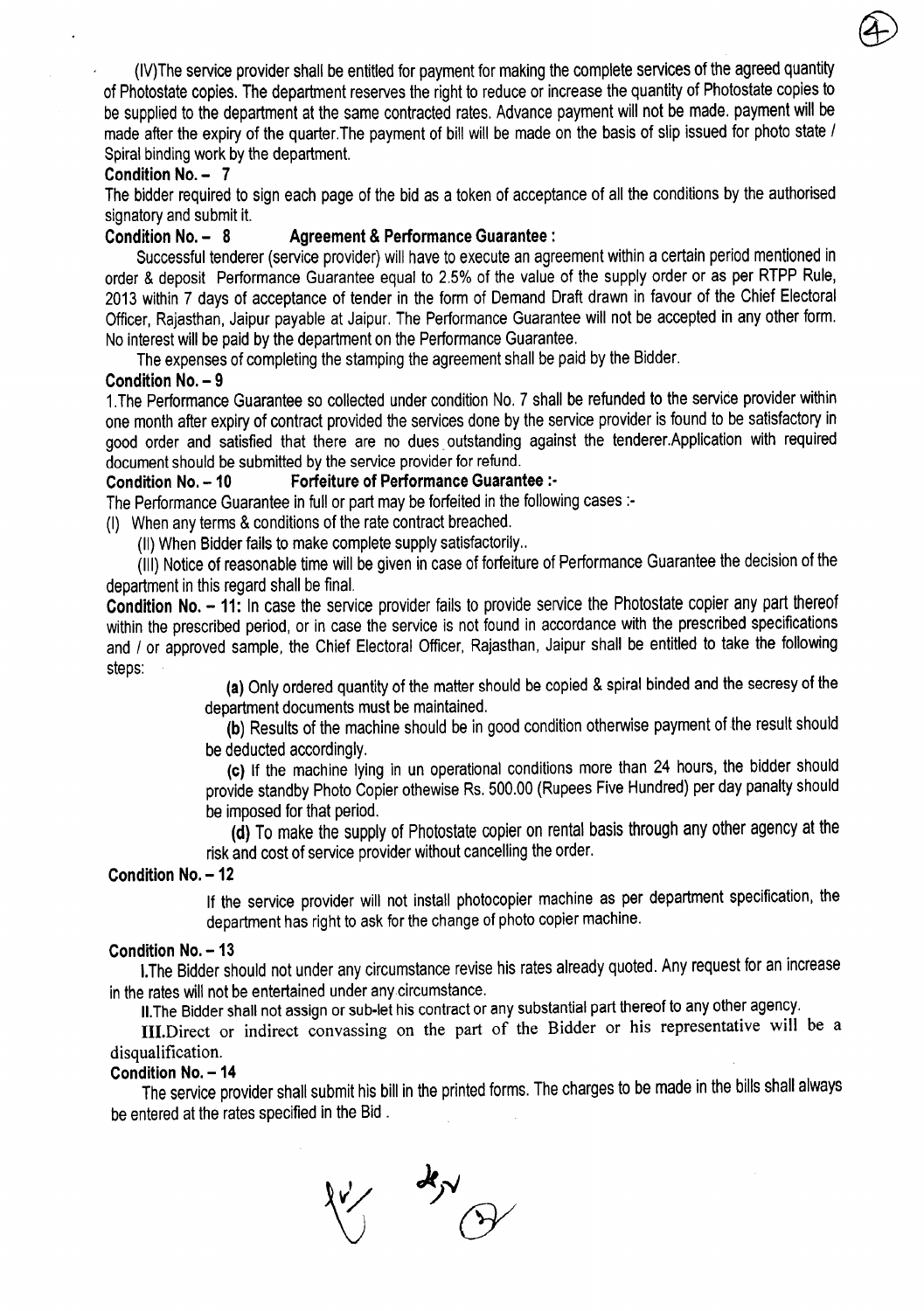# COMPLIANCE WITH THE CODE OF INTEGRITY AND No.CONFLICT OF INTEREST

# ANY PERSON PARTICIPATING IN A PROCUREMENT PROCESS SHALL -

- (a) Note offer any bribe, reward or gift or nay material benefit either directly or indirectly in exchange for an unfair advantage in procuremmt process or to otherwise infuence the procurement process;
- (b) Not misrepresent or omit that misleads or attampts to mislead so as to obtain a financial or other benefit or avoid an obligation;
- (c) Not indulge in any collusion, Bid rigging or anti-competitive bhavior to impair the transparency, fairness and progress of the procurement process;.
- (d) Not misuse any information shared between the procuring Entity and the Bidders with an intent to gain unfair advantage in the procurement process;
- (e) Not indulge in any coercion including impairing or harming or threatening to do the same, directly or indirectly, to any party or to its property to influence the procurement process;
- (t) Not obstruct ayn investigation or audit of a procurement process;
- (g) Disclose conflict of interest, if any; and
- (h) Disclose any previous transgressions with any Entity in India or any other country during the last three years or any debarment by any other procureing entity.

CONFLICT OF INTEREST:-

The Bidder participating in a bidding process must not have a Conflict of Interest.

A Conflict of Interest is considered to be a situation in which a party has interests that could improperly influence that party's performance of official duties or responsibilities, contractural obligations, or compliance with applicable laws and regulations.

 $\sqrt[n]{\frac{1}{n}}$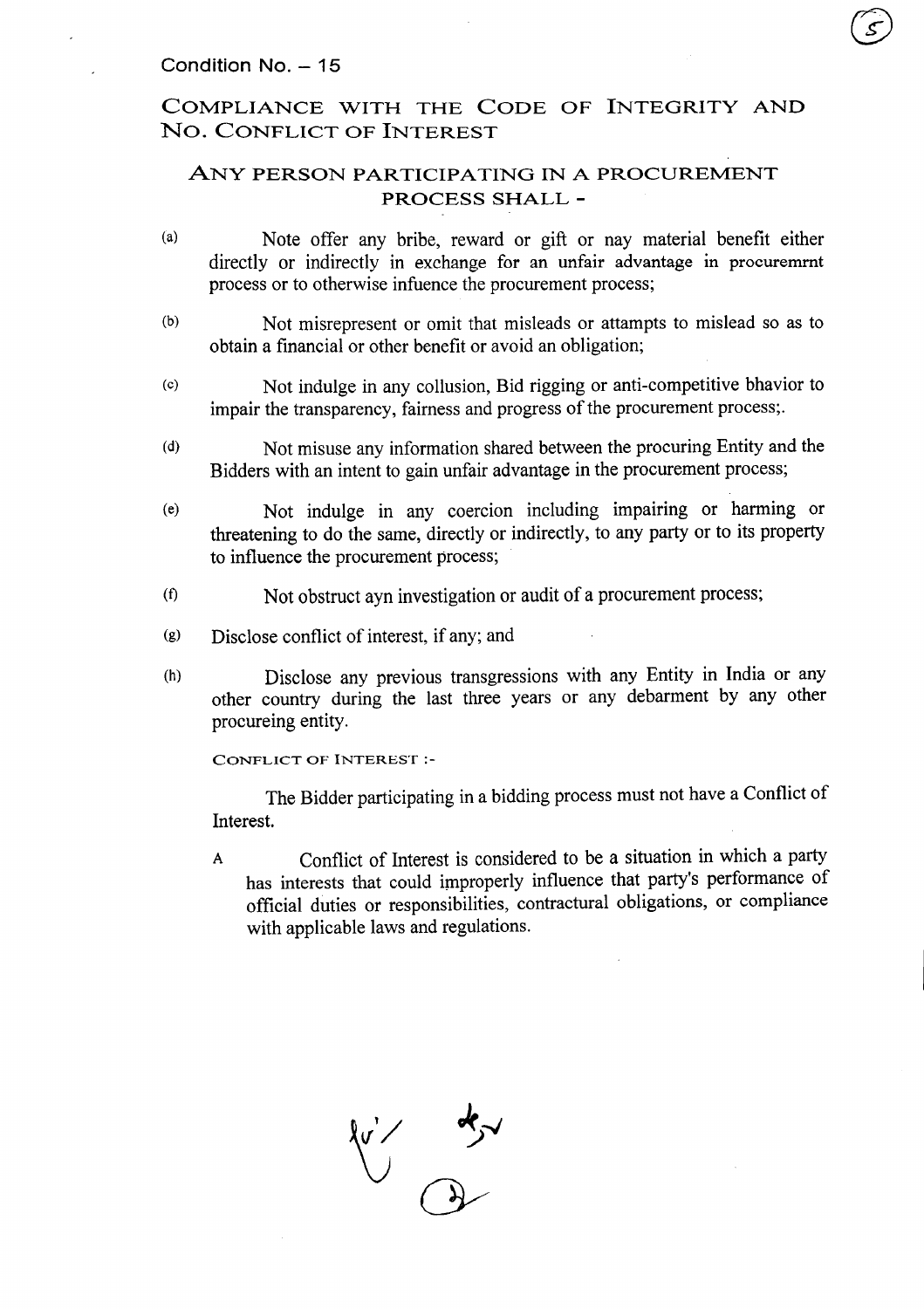A Bidder may be considered to be in Conflict of Interst with one or more parties in a bidding process if, including but not limited to:

©

a. Have controlling partners/ shareholders in common; or

 $\mathbf{i}$ 

- b. receive or have received any direct or indirect subsidy from any of them; or
- c. Have the same legal representative for purposes of the Bid; or
- d. Have a relationship with each other, dirctrly or through common third parties, that puts them in a position to have access to information about or influence on the Bid of another Bidder, or influence the decisions of the Procuring Entity regarding the bidding process; or
- The Bidder participates in more that one Bid in a bidding process Participation by a Bidder in more that one Bid will result in the disqualification of all Bids in Which the Bidder is involved. However, this does not limit the inclusion of the same subcontractor, not otherwise participating as a Bidder, in more that one Bid; or e.
- f. The Bidder or any of its affiliates participated asa consultant in the preparation of the design or technical specifications of the Goods, Works or Services that are the subject of the Bid; or
- g. Bidder or any of its affiliates has been hired (or is proposed to be hired) by the Procuring Entity as engineer-in-charge / consultant for the contract.
- h. The Bidder have submitted a decalration as per Annexure.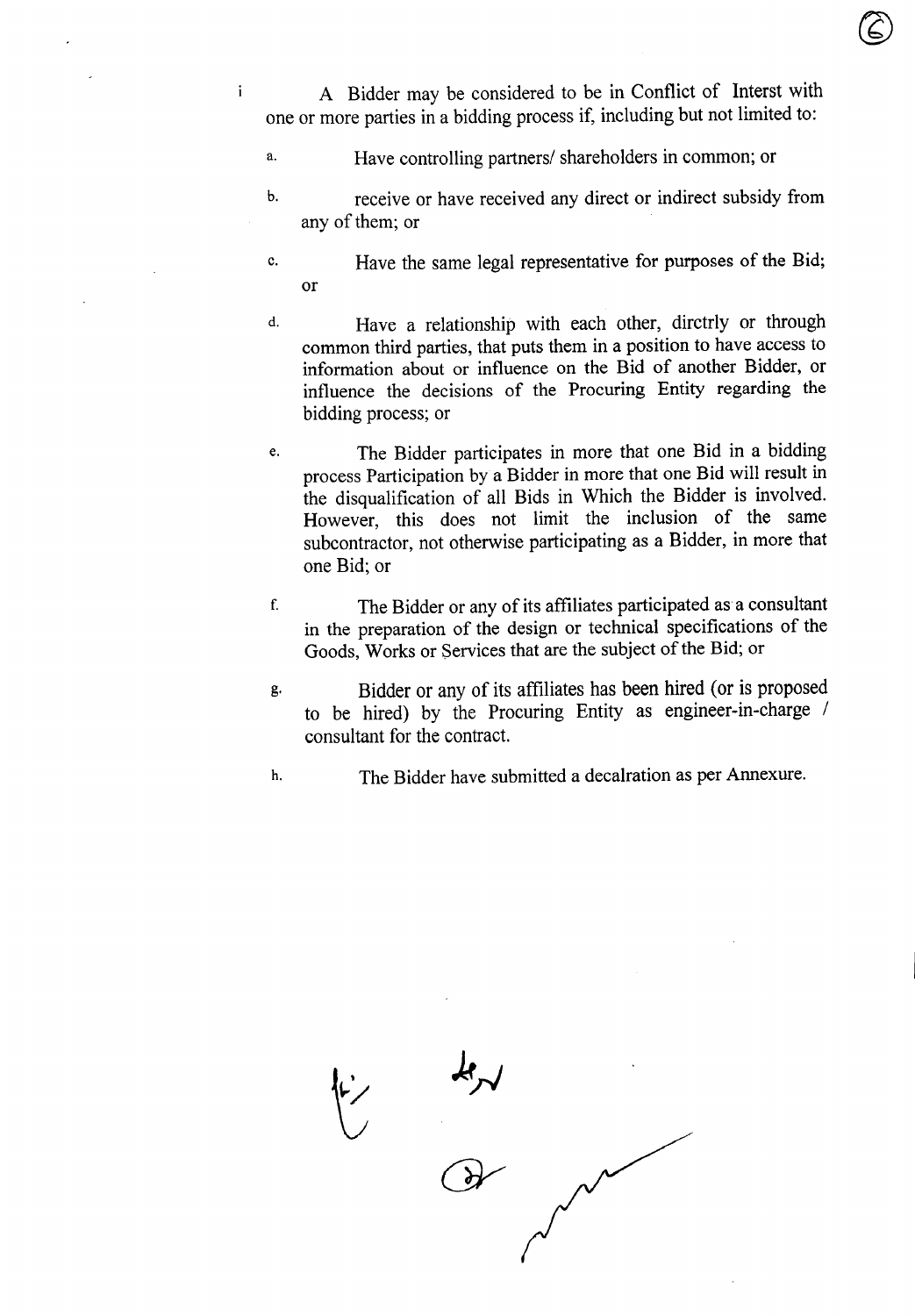# GREVANCE REDRESSAL DURING PROCUREMENT PROCESS

| The designation and address<br>of the First Appellate | Chief Electoral officer |
|-------------------------------------------------------|-------------------------|
| Authority is                                          | Rajasthn, Jaipur        |
| The designation and address                           | Finance department      |
| of the Second Appellate<br>Authority is               | Government of Rajasthan |

(1) FILLING AN APPEAL

If any Bidder or prospective bidder is aggrieved that any decision, action or omssion of the Procuring Entity is in contravention to the provisions of the Act or the Rules or the Guidelines issued thereunder, he may file an appeal to First Appellate Authority, as specified in the Bidding Document within a period of ten days from the date of such decision or action, omission, as the case may be clearly giving the specific ground or grounds on which he feels aggrieved:

Proviced that after the declaration of a Bidder as successful the appeal may be filed only by a Bidder who has participated in procerement proceedings:

Provided further that in case a Procuring Entity Evaluates the Technical Bids before the opening of the Financial Bids, an appeal related to the matter of Financial Bids may be filed only by a Bidder whose Technical Bid is found to be acceptable.

- (2) The officer to whom an appeal is filed under para (1) shall deal with the appeal as expeditiously as possible and shall endeavour to dispose it of within thirty days from the date fo the appeal.
- If the officer designated under para  $(1)$  fails to dispose of the appeal filed within the period specified in para  $(2)$ , or if the Bidder or prospective bidder or the Procuring Entity is aggriveved by the order passed by the First Appealate Authority, the Bidder or prospective bidder or the Procuring Entity, as the case may be, may file a second appeal to Second Appellate speified in the Bidding Document in this behalf within fifteen days from the expiry of the period specified in para (2) or of the date of receipt of the order passed by the First Appellate Authority, as thye case may be. (3)

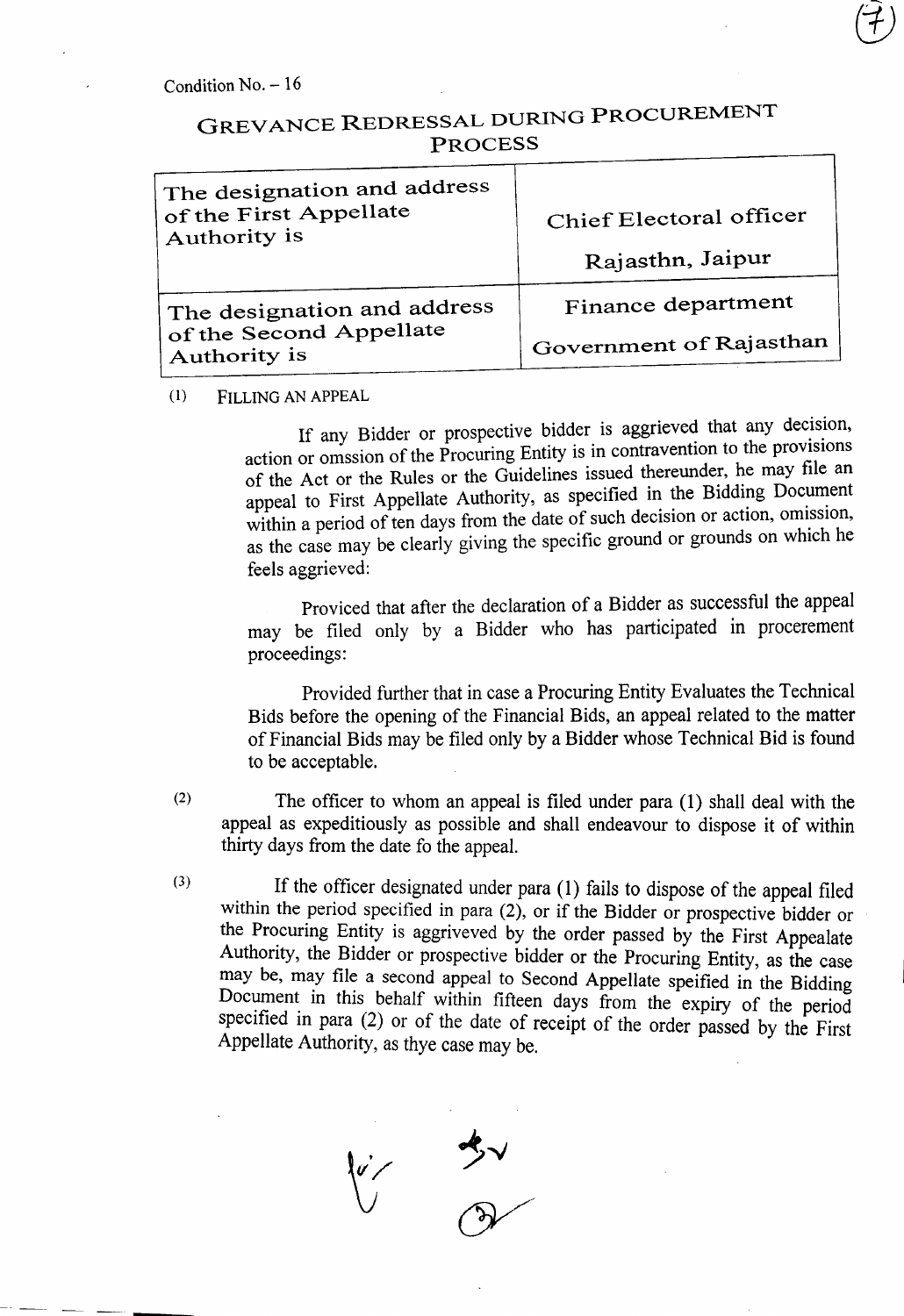# (4) ApPEAL NOT TO LIE IN CERTAIN CASES

No appeal shall lie against any decision of the Procuring Entity relating to the following matters, namely:-

®

- (a) Determination of need of procurement;
- (b) Provisions limiting participation of Bidders in the Bid process;
- (c) The decision of whether or not to enter into negotiations;
- (d) Cancellation of a procurement process;
- (e) applicability of the provisions of confindentiality
- (5) FORM OF ApPEAL
	- (a) An appal under para (1) or (3) above shall be in the annexed Form along with as many copies as there are respondents in the appeal.
	- (b) Every appeal shall be accompanied by an order appealed against, if any affidavit verifying the facts stated in the appeal and proof of payment of fee. -
	- (c) Every appeal may be presenfd to First Appellate Authority or Second Appellate Authority, as the case may be, in person or through registered post or authorised representative.
- (6) FEE FOR FILING APPEAL
	- (a) Fee for first appeal shall be rupees two thousand five hundred and for second appeal shall be rupees ten thousand, which shall be nonrefundable..
	- (b) The fee shall be paid in the form of Bank Demand Draft or Banker's Cheque of a Scheduled Bank in India payable in the name of Appellate Authority concerned.
- (7) PROCEDURE FOR DISPOSAL OF APPEAL
	- (a) The First Appellate Authority or Second Appellate Authority, as the case may be, upon filing of appeal, shall issue notice accompanied by copy of appeal, affidavit and document, if any, to the respondents and fix date of hearing.
	- (b) ON the Date fixed for hearing the First Appellate Authority or Second Appellate Authority, as the case may be shal, -

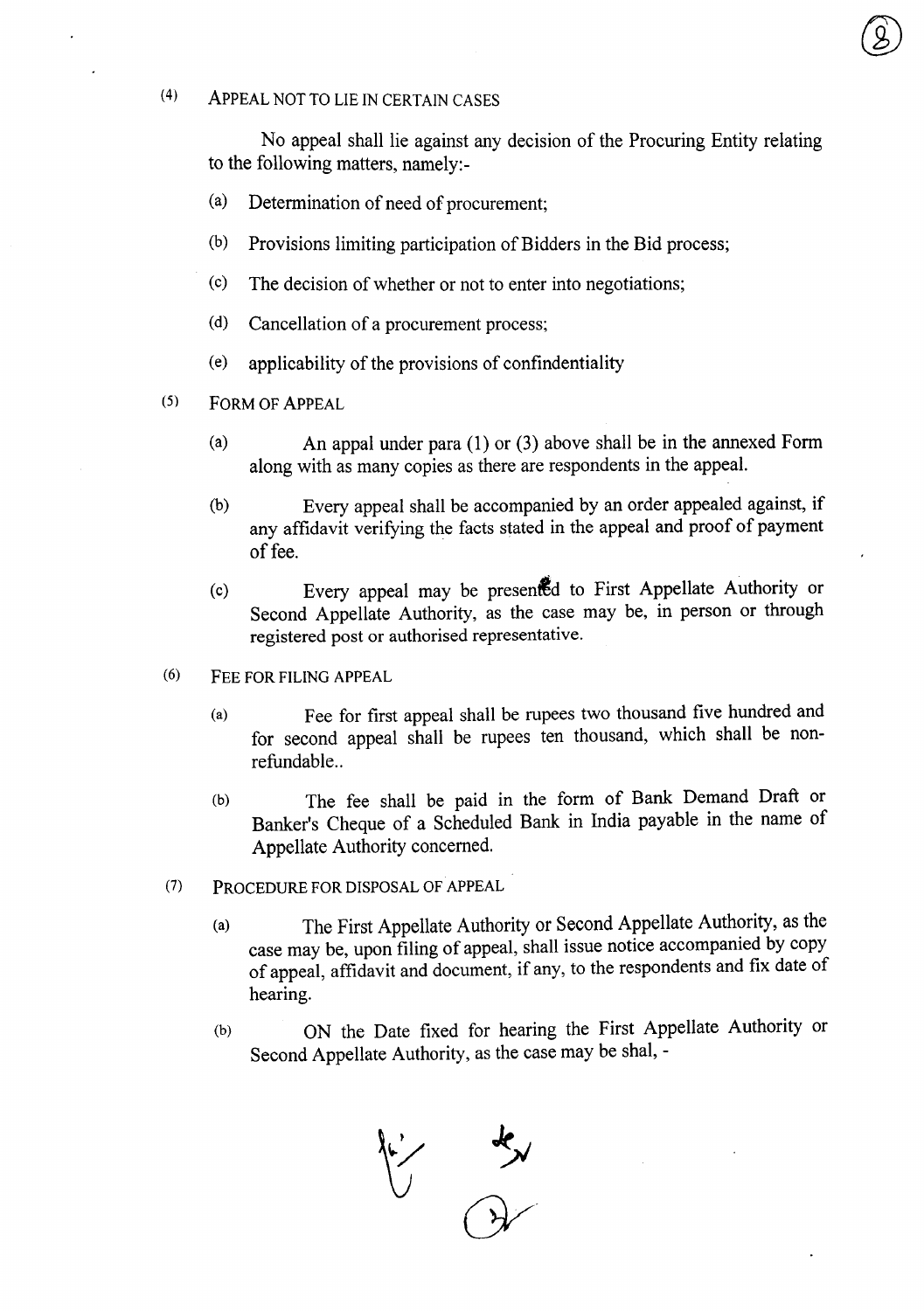- (i) Hear all the parties to appeal present before him; and
- (ii) Peruse of inspect documents, relevant records or copies thereof relating to the matter.
- (c) After hearing the parties, perusal or inspection of documents and relevant records or copies thereof relating to the matter, the Appellate Authority concerned shall pass an order in writing and provide the copy of order to the parties to appeal fee of cost.
- (d) The order passed under sub-clause/c) above shall also be placed on the State Public Procurement Portal.
- (8) FORM OF ApPEAL

The format of Appeal is enclosed as per Annexure B.

Condition No. - 17

## ADDITIONAL CONDITIONS OF CONTRACT

(1) CORRECTION OF ARTHMETICAL ERRORS.

Provided that a Financial Bid is substantially responsive.. the Procuring Entity will correct arthmetical errors during evaluation of Financial Bids on the following basis:

- (i) If there is a discrepancy between the unit price and the total price that is obtained by multiplying the unit price and quantity, the unit price shall prevail and the total price shall be corrected, unless in the opinion of the Procuring Entity there is an obvious misplacement of the decimal point in the unit price, in which case the total price as quoted shallgovern and the unit price shall be corrected;
- (ii) If there is an error in a total corresponding to the addtion or subtraction of subtotals, the subtotals shall prevail and the total shall be corrected; and
- (iii) If there is a discrepancy between words and figures, the amount in words shall prevail, unless the amount expressed in words is related to an arthmetic error, in which case the amount expressed in words is related to an arthmetic error, in which case the amount in figures shall prevail subject to (i) and (ii) above.

## (2) PROCURING ENTITY'S RIGHT TO VARY QUANTITIES

(i) At the time of award of contract, the quantity of Goods, works or services originally specified in the Bidding Document may be increased or decreased by a specified percentage, but such increase or decrease shall not exceed twenty percent, of the quantity specified in the Bidding Document. It shall be without any change in the unit prices or other terms and condittions . of the Bid and the conditions of contract.

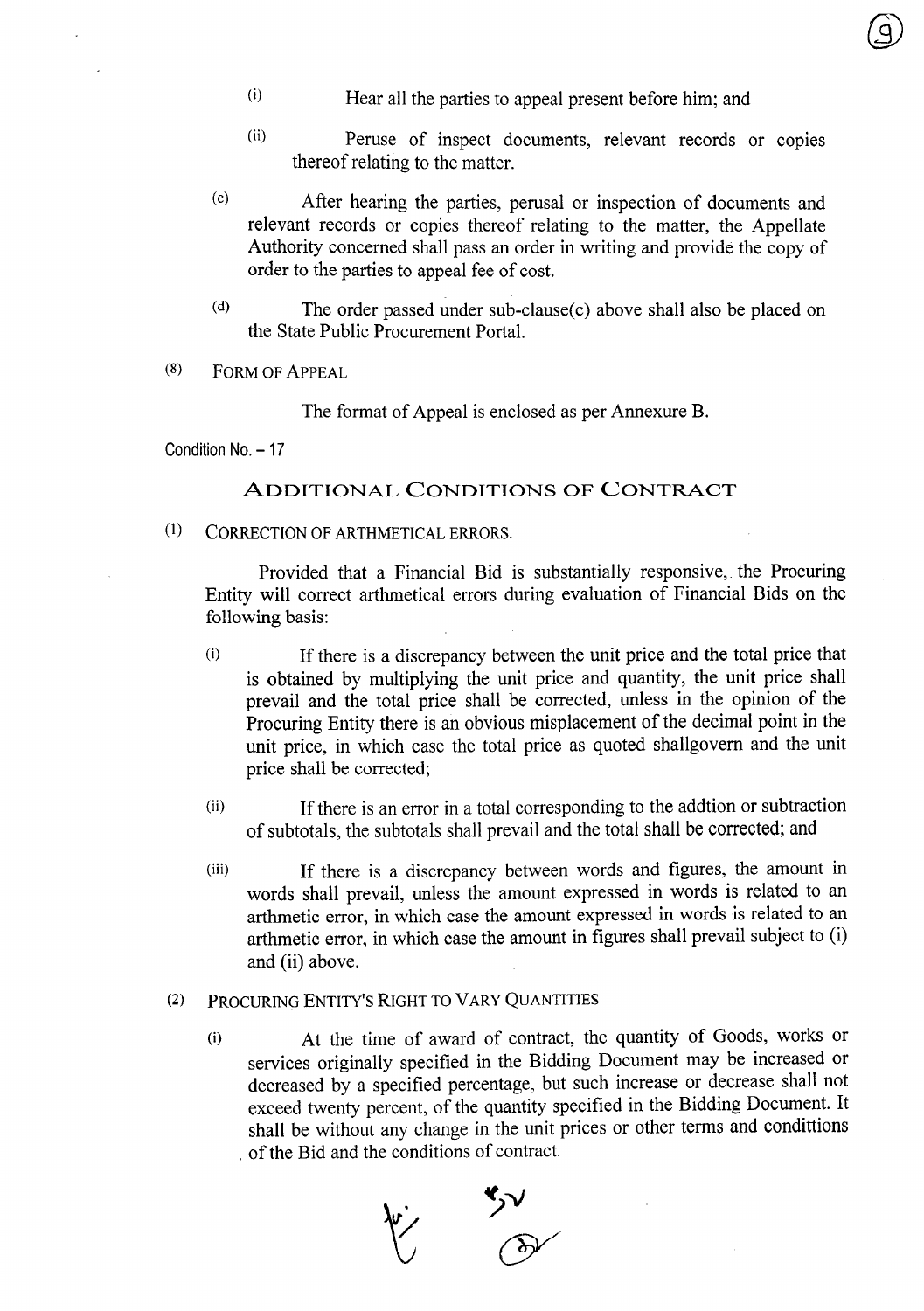- (ii) If the Procuring Entity does not procure any subject matter of procurement or procures less than the quantity specified in the Bidding Document due to chage in circumstances, the Bidder shall not be entitled for any claim or compensation except otherwise provided in the Conditions of Contract.
- (iii) In case of procurement of Goods or services, additional quantity may be procured by placing a repeat order on the rates and conditions of the original order. The additional quantity shall not be more that 50% of the value of Goods of the original contract and shall be within one month from the date of expiry of last supply. If the Supplier fails to do so, the Procuring Entity shall be free to arrange for the balance supply by limited Biding or otherwise and the extra cost incurred shall be recovered from the Supplier.
- (3) Dividing quantities among more than one Bidder at the time of award (In case of procurement of Goods)

As a general rule all the quantities of the subject matter of procurement shall be procured from the Bidder, whose Bid is accepted. However, when it is considered that the quantity of the subject matter of procurement to be procured is very large and it may not be in the capacity of the Bidder, whose Bid is accepted to be procured is of critical and vital nature, in such cases, the quantity may be divided between the Bidder, whose Bid is accepted and the second lowest Bidder or even more Bidders in that order, in a fair, transparent and equitble manner at the rates of the Bidder, whose Bid is accepted.

### Condition No. - 18

If at any time during the execution of the services the department shall for any reason whatsoever (other than default on the part of the service provider for which the Chief Electoral Officer is entitled to rescind the contract) desires that the whole or any part of the services specified in the tender should be suspended for any period or that the whole or part of the services, should not be carried out at all, he shall give to the service provider a notice in writing to that effect and upon the receipt of such notice the service provider shall forthwith suspend or stop the services wholly or in part as required thereon.

### Condition No. - 19

The service provider shall not be entitled to claim any compensation from the Government for the losses suffered by him on account of delay by Government in whatsoever reasons including, inter-alia-

- (i) Force majors,
- (ii) Act of God.

### Condition No.- 20

All services in course of execution or executed in pursuance of the contract shall at all times be open for the inspection and supervision of the Chief Electoral Officer and his subordinates.

### Condition No. - 21

If service provider does not accept any of the said conditions his Bid shall not be considered.

### Condition No.- 22 Recoveries :-

Recoveries of liquidated damages, short supply, breakage, rejected articles shall ordinary be made from bills. Amount may also be withheld to the extent of short supply, breakages, rejected articles and in case of failure in satisfactory replacement by the supplier alongwith amount of liquidated damages shall be recovered from this dues and Performance Guarantee available with the department. In case recovery is not possible recourse will be taken under Rajasthan PDR Act or any other law in force.

 $\frac{1}{\sqrt{2}}$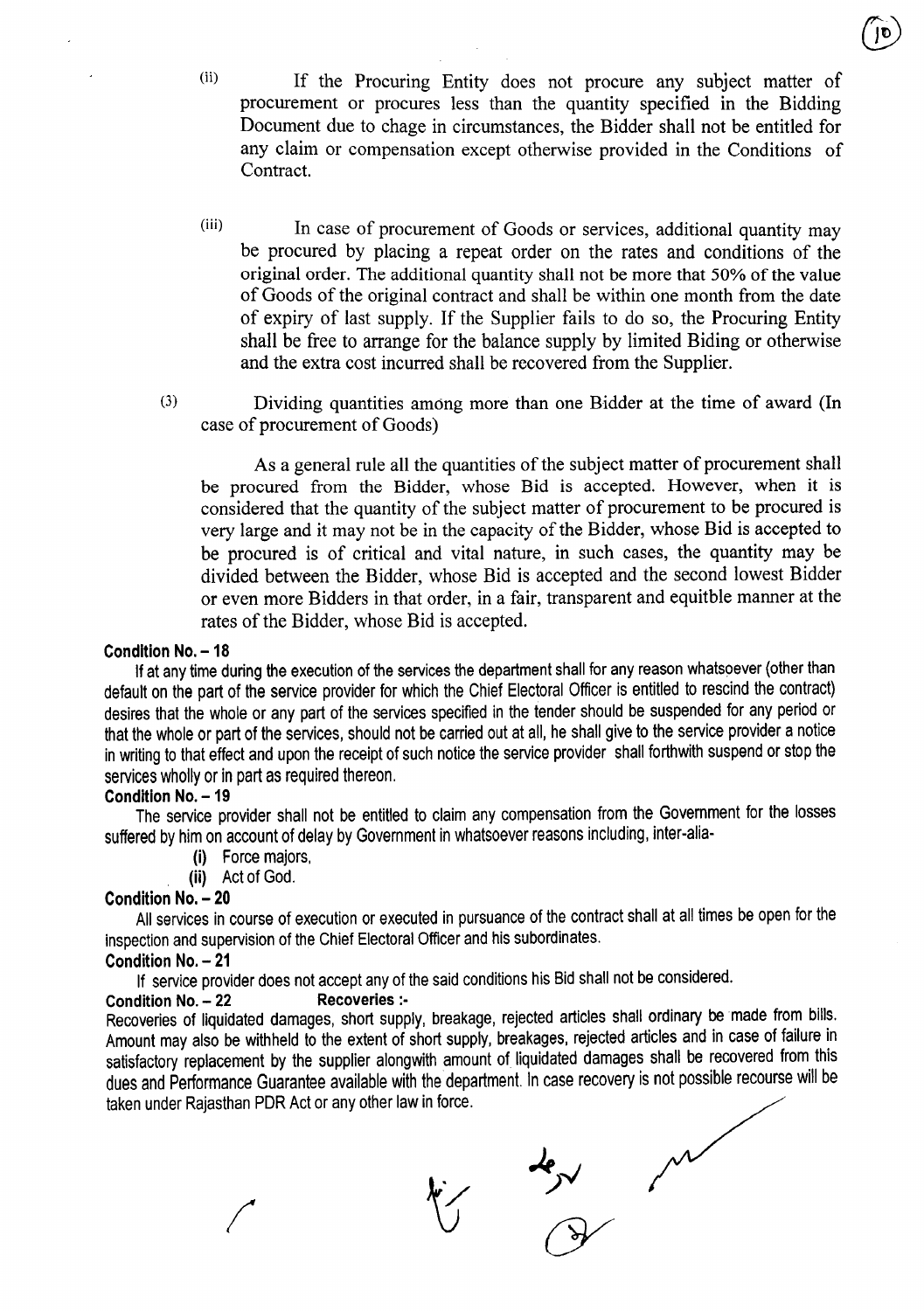#### **Condition No. - 23**

The tendered rates shall be inclusive of all taxes, rates and shall also be inclusive of the tax liveable in respect of services contract under the provision of the GST Act and TDS and no price escalation will be allowed on any account.

®

#### **Condition No. - 24**

There shall be no exemption from payment of full Bid Security deposit in any case. Also there shall be no price preference or any other kind of concession in favour of any category of Bidders.

#### **Condition No. - 25**

The entire service shall have to be carried out as per the instructions issued by the Chief Electoral Officer; Rajasthan, Jaipur from time to time and his decision shall be final and binding in respect of all points of doubt. **Condition No. - 26**

Services of Photostate Copier on rental basis and spiral binding will be made available at office of Chief Electoral Officer, Rajasthan, Jaipur as far as possible.Department will give permission for outsource the work only in special cases like in the General Election, by seeing the urgency & Quantity of work of Photo copies & spiral binding.There is no extra payment will be made in this case.

#### **Condition No. - 27**

Where any Terms & Conditions are not clear the rules of G.F. & *A.R.t* Rajasthan Transparancy Rules 2013, will be applicable.

**Condition No. - 28 :** The Chief Electoral Officer reserves the right to accept or reject any tender without assigning any reason thereof. He also reserved the right to accept any tender in whole or in part of reject any tender or all the tenders and to divide the order between two or more Tenderers without assigning any reason thereof.

**Condition No. - 29 :** All Legal proceeding instituted by any of the parties (Department or Supplier) shall have to be lodged in courts situated at Jaipur in Rajasthan & not elsewhere. The decision of the Chief Electoral Officer, Rajasthan, Jaipur shall be final and binding on the tenderer(s) in respect of this tender.

**Date:**

**Signature of Bidder Name: Place: Designation Address**

 $\frac{1}{\sqrt{2}}$ 

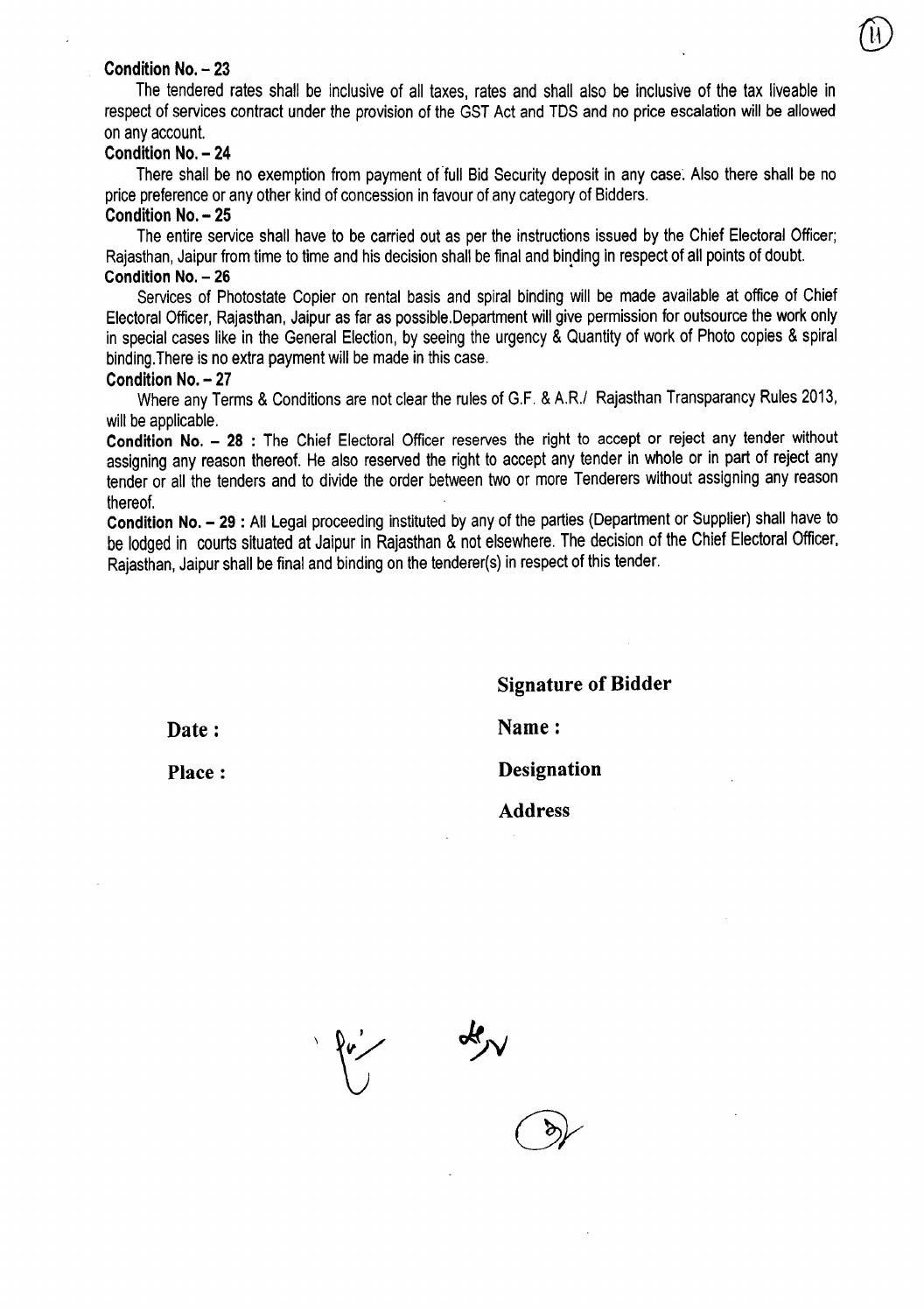यह घोषणा—पत्र राशि रूपये 50 के नॉन ज्युडिशियल स्टाम्प पर निविदा के साथ प्रस्तुत किया जायेगा। Anneaure  $\leq$   $\mathcal{F}'$ 

 $\mathop{\mathtt{inc}}\nolimits$ ruve

# **Form of Bid-Securing Declaration**

Date: Bid No. : Alternative No. :

To:

We, the undersigned. declare that:

We understand that, according to your conditions, bids must be supported by a Bid-Securing Declaration. We accept that we are required to pay the bid security amount specified in the Term and Condition of Bid, in the following cases, namely ;-

- $(a)$  when we withdraw or modify our bid after opening of bids;
- (b) when we do not execute the agreement, if any, after placement of supply/work order within the specified period;
- (c) when we fail to commence the supply of the goods or service or execute work as per supply/work order within the time specified;
- (d) when we do not deposit the performance security within specified period after the supply/work order is placed;and
- (e) if we breach any provision of code of integrity prescribed for bidding specified in the Act and Chapter VI of these rules.

In addition to above, the State Government shall debar us from participating in any procurement process undertaken for a period not exceeding three years in case where the entire bid security or any part thereof is required to be forfeited by procuring entity.

We understand this Bid Securing Declaration shall expire if :-

- (i) we are not the successful Bidder;
- (ii) the execution of agreement for procurement and performance security is furnished by us in case we are successful bidder;
- (iii) thirty days after the expiration of our Bid.
- (iv) the cancellation of the procurement process; or .
- (v) the withdrawal of bid prior to the deadline for presenting bids, unless the bidding documents stipulate that no such withdrawal is permitted.

Signed.: -----------------------------------------

Name :------------------------------"------------

In the capacity of :------------------------------

Duly authorized to sign the bid for and on behalf of:

Dated on day of

Corporate Seal -

[Note: In case *of* a Joint Venture, the Bid Securing Declaration must be signed in name of all partners of the Joint Venture that is submitting the bid.]

,. \_.

 $\mathcal{X}$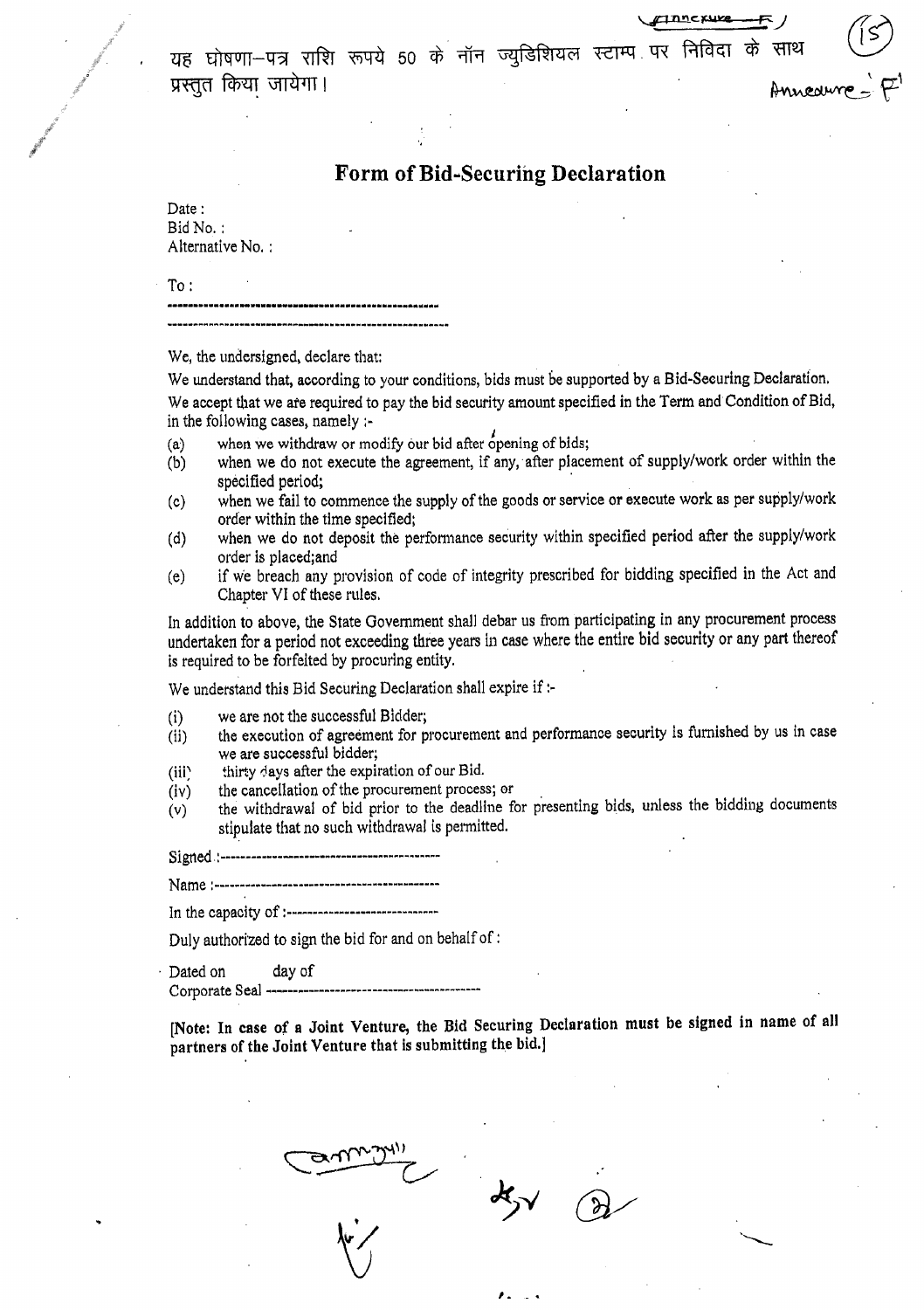### ANNEXURE·B

(SeeRule 83)

# MEMORANDUM OF ApPEAL UNDER THE RAJASTHAN TRANSPARENCY IN PUBLIC PROCUREMENT ACT., **2012**

**Appal No of .**

# Before the ........................... (First/Second Appellate Authority)

- (1) PARTICULARS OF ApPELLANT:
	- (i) Name of the Appellant:
	- (ii) Official address, if any:
	- (iii) Residential address :
- (2) Name and address of the respondent(s):
	- (i)
	- (ii)
	- (iii)
- (3) Number and date of the order appeal against and Name and Designation of the officer / authority who passed of the order (enclose copy), or a statement of a decision, action or ommission of the Procuring Entity in contravention of the provisions of the Act by which the appellant is aggrieved:
- (4) If the Appellant proposes to be represented by a representative, the name and postal address of the representative:
- (5) Number of affidavits and documents enclosed with the appeal :

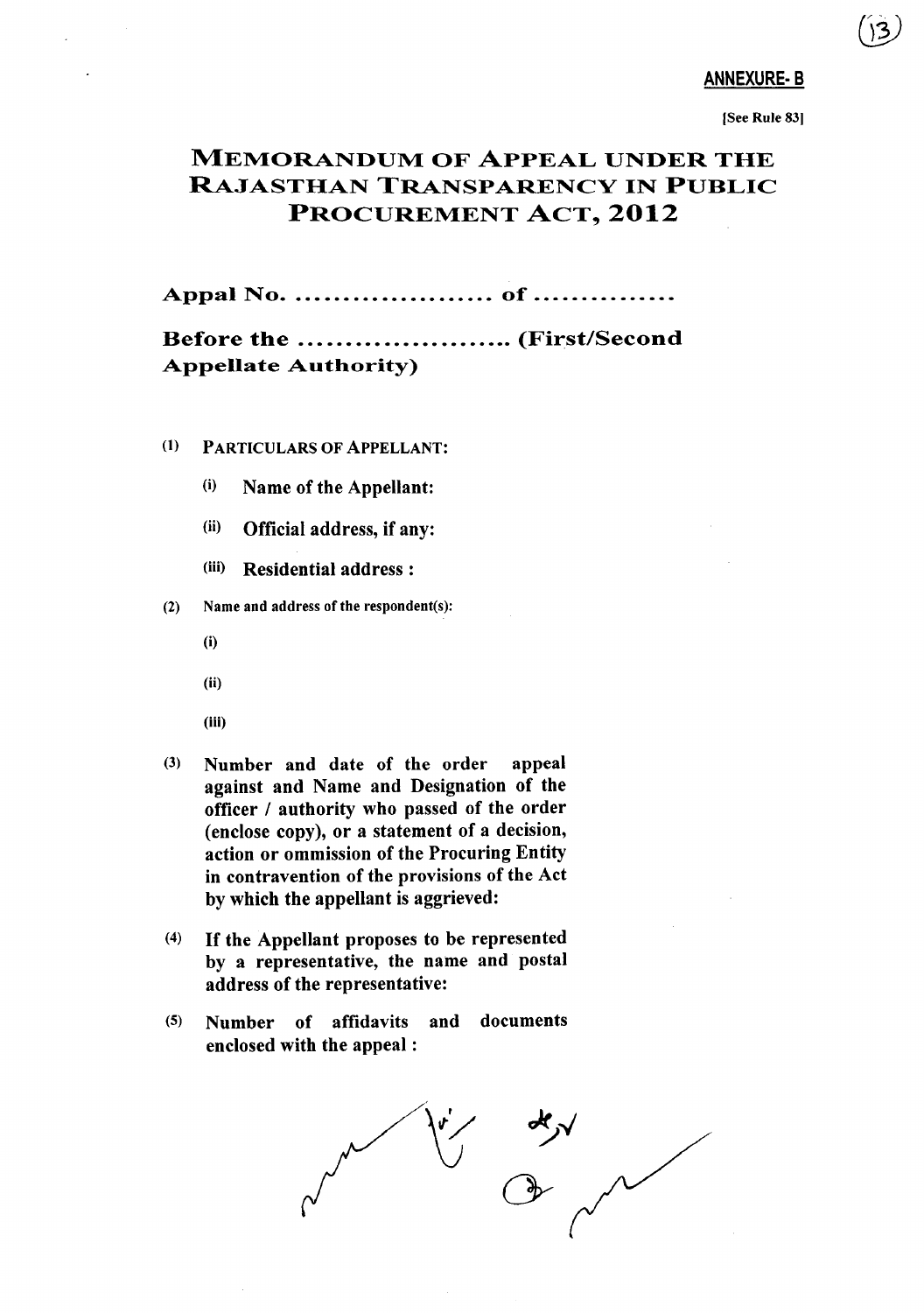| 6 |  |
|---|--|
|   |  |
|   |  |
|   |  |

**Appellant's Signature** 

74

Name:

**Address** 

Place:

Date:

 $\frac{1}{2}$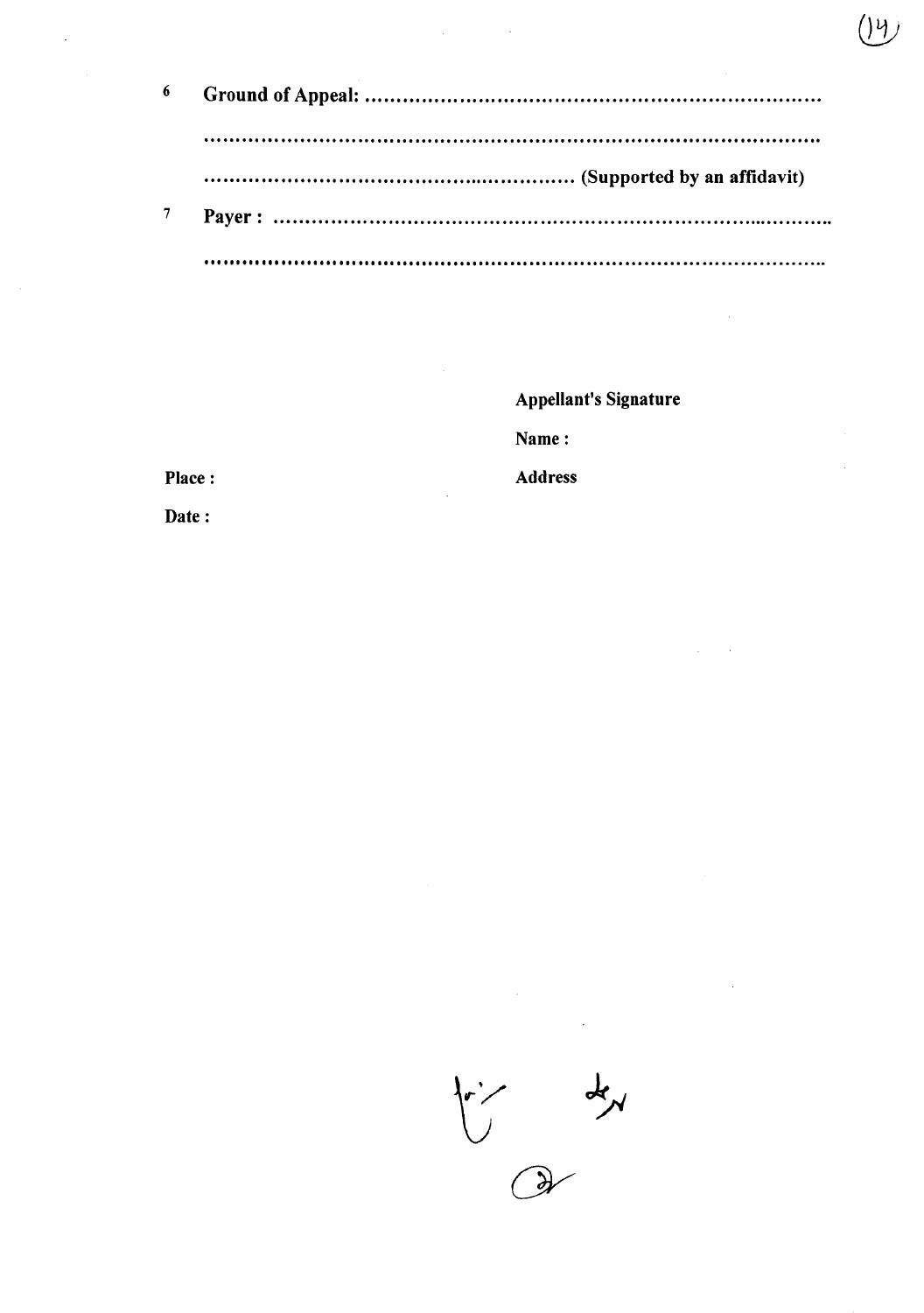यह घोषणा—पत्र राशि रूपये 50 के नॉन ज्युडिशियल स्टाम्प पर निविदा के प्रस्तूत किया जायेगा।

 $T$ Tinncxure -  $\Gamma$ )

# Form of Bid-Securing Declaration

Date: Bid No. : Alternative No. :

To:

We, the undersigned, declare that:

We understand that, according to your conditions, bids must be supported by a Bid-Securing Declaration. We accept that we are required to pay the bid security amount specified in the Term and Condition of Bid, in the following cases, namely :-

- $(a)$  when we withdraw or modify our bid after opening of bids;
- (b) when we do not execute the agreement, if any, after placement of supply/work order within the specified period;
- (c) when we fail to commence the supply of the goods or service or execute work as per supply/work order within the time specified;
- (d) when we do not deposit the performance security within specified period after the supply/work order is placed;and
- (e) if we breach any provision of code of integrity prescribed for bidding specified in the Act and Chapter VI of these rules.

In addition to above, the State Government shall debar us from participating in any procurement process undertaken for a period not exceeding three years in case where the entire bid security or any part thereof is required to be forfeited by procuring entity.

We understand this Bid Securing Declaration shall expire if:-

- (i) we are not the successful Bidder;
- (ii) the execution of agreement for procurement and performance security is furnished by us in case we are successful bidder;
- (iii) thirty days after the expiration of our Bid.
- (iv) the cancellation of the procurement process; or
- (v) the withdrawal of bid prior to the deadline for presenting bids, unless the bidding documents stipulate that no such withdrawal is permitted.

 $Signed: -$ 

Name :~~"--~~--~--"~-.------~-~~~-----~-"~~~--.~-

In the capacity of :-."--."---"~----------~-~-"-~

Duly authorized to sign the bid for and on behalf of:

Dated on day of

Corporate Seal ~

[Note: In case *of* a Joint Venture, the Bid Securing Declaration must be signed in name of all partners of the Joint Venture that is submitting the bid.]

,. \_.

 $x<sub>2</sub>$  $\delta$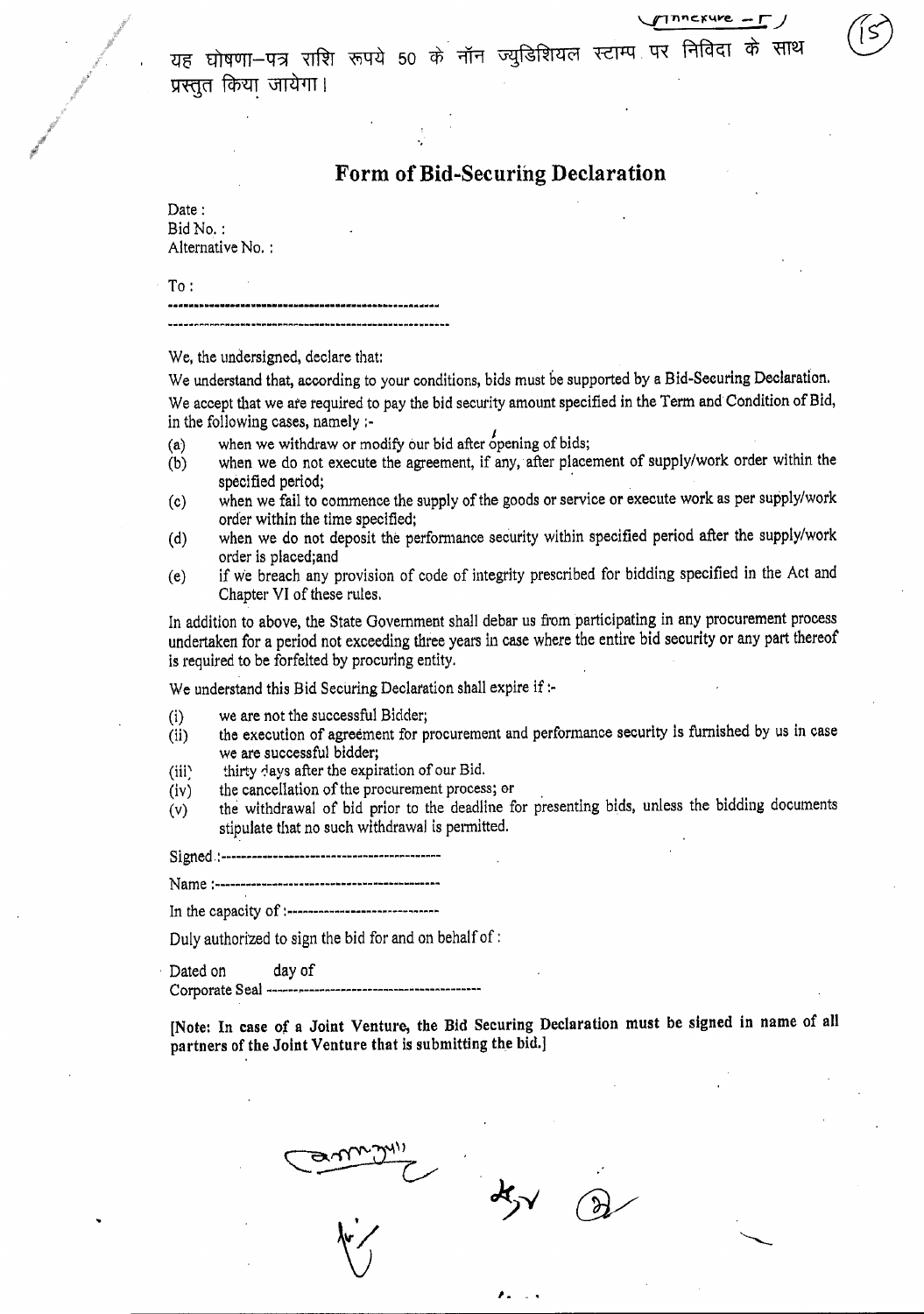# **AGREEMENT**

1. An agreement is executed on this day of ,2021 between M/s (Hereinafter called "Service Provider" which expression shall, Where the context so admits, be deemed to include his heirs, successors, executors & Administrators) of the one part and the Government of the State of the Rajasthan (hereinafter called the "Department" which expression shall, where the context so admits, be deemed to include his successors in office & assignees) on the other part..

2. Whereas the Service Provider has agreed with the Department to provide services of Photo State Copier on Rental Basis & Spiral Binding to the Department of the State of Rajasthan at its Head Office as per following specification :-

| S.N. | Name of Item                                     | Specification                                                                                             |                             |                                          | Rate approved for each Photo Stat Copy |                                   |                                    |
|------|--------------------------------------------------|-----------------------------------------------------------------------------------------------------------|-----------------------------|------------------------------------------|----------------------------------------|-----------------------------------|------------------------------------|
|      |                                                  |                                                                                                           | Single sided                |                                          | Double sided                           |                                   | <b>GST</b><br>rate                 |
|      | Photo State<br>machine on Rental<br><b>Basis</b> | A-4 Size (210x297mm) & F.S.<br>Size (215x342mm) photo<br>copies (Single & double sided<br>on 75 GSM Paper | A-4Size<br>excluding<br>GST | <b>FSSize</b><br>excluding<br><b>GST</b> | A4Size<br>excluding<br>GST             | <b>FSSize</b><br>excluding<br>GST | in $%$                             |
|      |                                                  |                                                                                                           |                             |                                          |                                        |                                   | <b>GST</b><br>as<br>appli<br>cable |

| <b>S.N.</b> | Size of Spiral<br><b>Binding</b> | No. of pages                    | Rate Approved for<br>each Spiral Binding<br>Including plastic sheet<br>(A4 & FS) & Ring but<br>excluding GST | Applicable GST<br>Rate in % |
|-------------|----------------------------------|---------------------------------|--------------------------------------------------------------------------------------------------------------|-----------------------------|
|             | A4                               | Upto 50 pages<br>$\blacksquare$ |                                                                                                              | <b>GST as applicable</b>    |
|             |                                  | Upto 100 pages<br>∥-            |                                                                                                              | <b>GST as applicable</b>    |
|             |                                  | $III - 100$ to 200 pages        |                                                                                                              | <b>GST as applicable</b>    |
|             |                                  | IV- 200 to 300 pages            |                                                                                                              | <b>GST as applicable</b>    |
|             |                                  | V - For next every 100          |                                                                                                              | <b>GST as applicable</b>    |
|             |                                  | page                            |                                                                                                              |                             |
|             |                                  |                                 |                                                                                                              |                             |
| 2           | FS (Full Scape)                  | Upto 50 pages<br>$\bullet$      |                                                                                                              | <b>GST as applicable</b>    |
|             |                                  | Upto 100 pages<br>II-           |                                                                                                              | <b>GST as applicable</b>    |
|             |                                  | $III - 100$ to 200 pages        |                                                                                                              | <b>GST as applicable</b>    |
|             |                                  | IV- 200 to 300 pages            |                                                                                                              | <b>GST as applicable</b>    |
|             |                                  | V - For next every 100 page     |                                                                                                              | <b>GST as applicable</b>    |

3. Photo State copier will be install at the office of the Chief Electoral Officer, Rajasthan, Jaipur within a 7 days from the date of issuing of work order. The transportation and the other expenses will born by the service provider. Work of spiral binding will do by successful bidder as & when require by the department.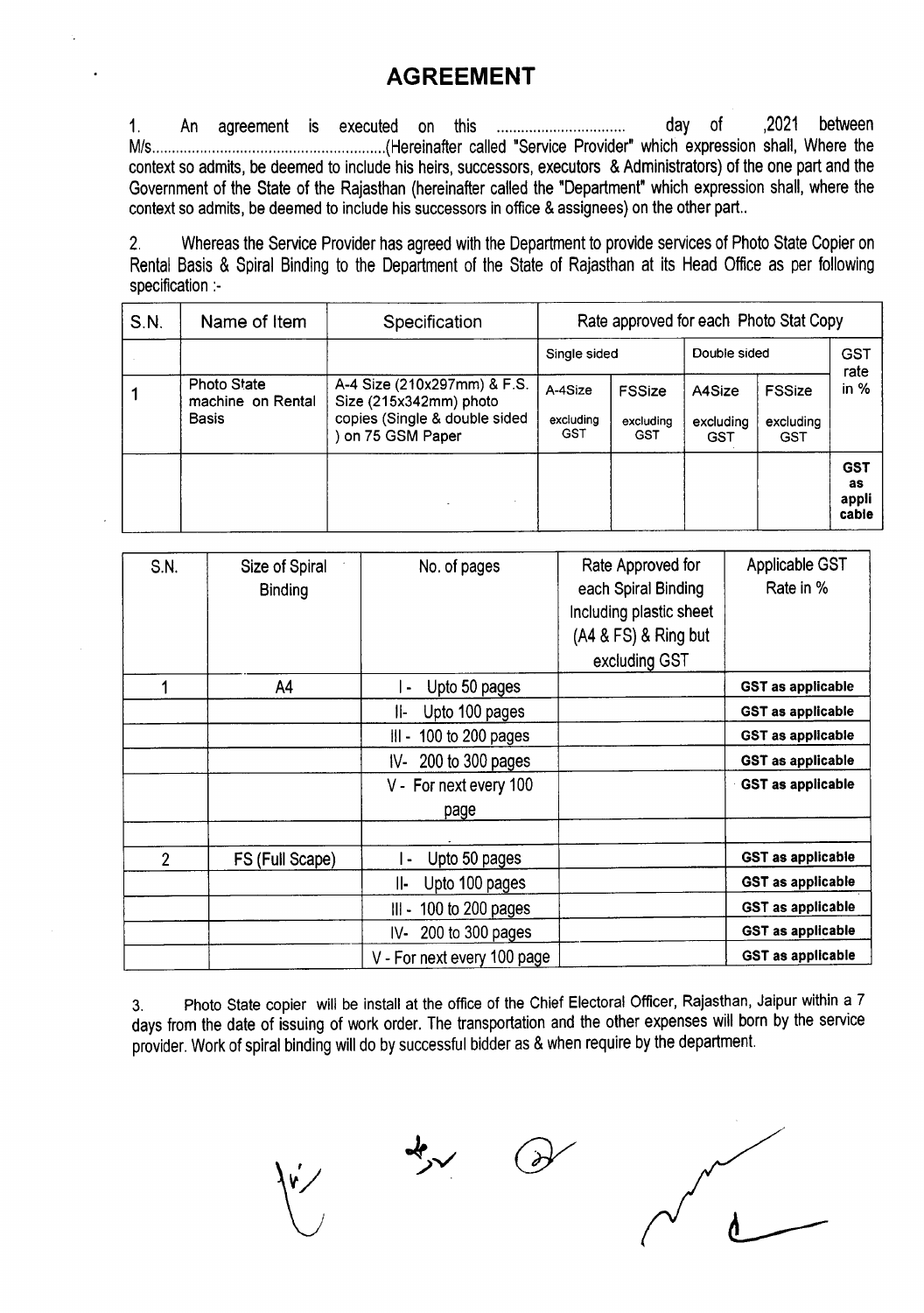4. The conditions, specifications of photo state paper & price of aforesaid items in the Bid shall be binding on the parties of this agreement. The condition of tender Notice no.-------- dated -------------- and Bid document will be the part of this agreement and the both the parties have set their hands on each and every page of this agreement in token of acceptance of all specifications scope prices & terms & conditions.

5. No interest will be paid by the department on the Performance Guarantee.

6. Rejection :- If Photo State machine which will be use by Service Provider are not as per specification mentioned in Tender Notice & document It have to be replaced by the service provider at his own cost immediately without any delay as directed by Chief Electoral Officer, Rajasthan, Jaipur.

7. The Performance Guarantee collected shall be refunded to the Service Provider after one month of the fourth Quarter payment provided the supply / services done by the supplier is found to be satisfactory and in good order. Application with required document should be submitted by the Service Provider in this case.

8. Forfeiture of Performance Guarantee. :- Performance Guarantee. in full or part may be forfeited in the following case :

- (a) When any terms & conditions of the agreement is breached.
- (b) When the Bidder fails to make complete supply / services satisfactorily as per specification at the Bid document.

9. In case the Service Provider fails to install / supply the Photo state Copier on rental basis / Paper any part thereof within the prescribed period, or in case the supply / services is not found satisfactory the Chief Electoral Officer, Rajasthan, Jaipur shall be entitled to take the following steps:

- $(a)$  To recover from Service Provider as liquidated damages as per Rajathan Transparancy Rules, 2013 & GF&AR rules applicable.
- $(b)$  To make the supply of Photo state Copier on rental basis through any other agency at the risk and cost of Service Provider without cancelling the order.

10. If the setvice provider will not install photocopier machine as per department specification the À, department has right to ask for the change of phonto copier machine.

11. Mode of Payment:

- I Advance payment will not be made.
- II payment will be released after expiry of quarters.

III Unless otherwise agreed between the parties payment for the Services will be made on submission on bill in proper form by the Service Provider to the Chief Electoral Officer, Rajasthan, Jaipur in accordance with GF&AR all remittance charges will be born by the service provider.

12. Recoveries :- Recoveries of liquidates damages & unsatisfactory services shall ordinarily be made from bills.

13. TDS (Income Tax) shall be deducted as per rules applicable in Rajasthan.

14. The successful Bidder shall not be entitled to claim any compensation from the Government for the losses suffered by him on account of delay by Government in what soever reasons including, interalia-

- (i) Force majors,
- (ii) Act of God.

女 رنبا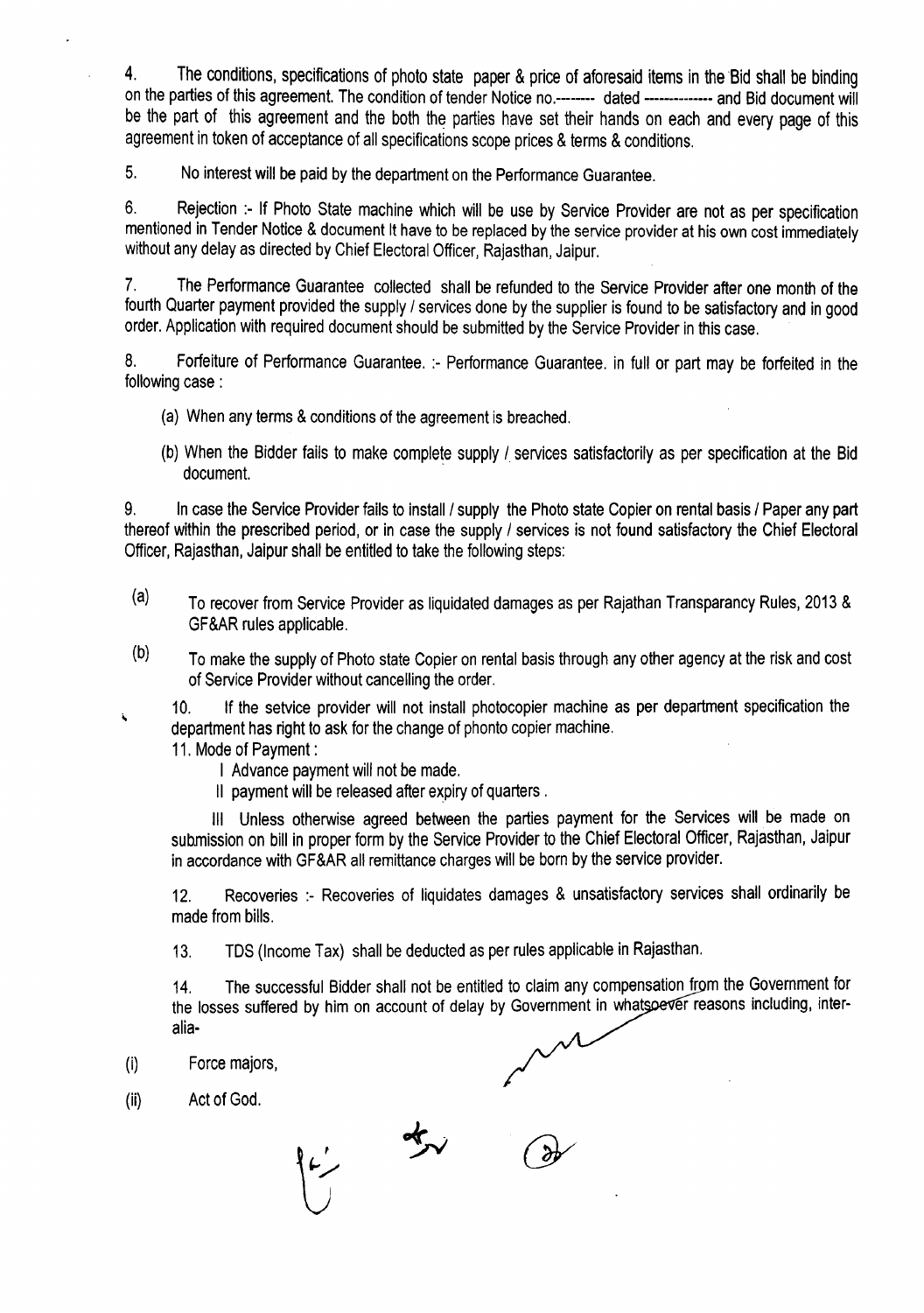15. Except otherwise specified in the contract and subject to the powers delegated to him by Government under the code and rules then in force, the decision of the chief Electoral Officer, Rajasthan, Jaipur shall be final, conclusive and binding on all parties to the contract on all questions relating to the meeting of the specifications, and instructions herein before mentioned and as to the quality or workmanship on the supply..

16. The entire services shall have to be carried out as per the instructions issued by the Chief Electoral Officer and his decision shall be final and binding in respect of all points of doubt.

17. All the terms & conditions of Bid Document will be the part of this agreement. Where any Terms & Conditions are not clear the rules of G.F. & A.R. Rajasthan & Rajathan Transparancy Rules, 2013 will be applicable.

18. All disputes arising out of this agreement and all questions regarding interpretation of this agreement shall be decided by the Department and the decision of the department shall be final.

19. All Legal proceeding instituted by any of the parties (Department or Service provider) shall have to be lodged in courts situated at Jaipur in Rajasthan & not elsewhere.

20. This agreementshall be valid & operativefrom ---------------------to ---------------------& periodof rate contract will be extended as per RTPP rule, 2013 accordingly.

In witness where of the parties hereto set their hands on the ............. day of ---------------------,2021.

Signature of the Approved Service Provider Signature for and on behalf of Governor

Date: Date:

Witness : Witness: Witness : Witness : Witness : Witness : Witness : Witness : Witness : Witness : Witness : Witness :  $\sim$  2007  $\mu$  . Witness : 2007  $\mu$  . Witness : 2007  $\mu$  . Witness : 2007  $\mu$  . Witness : 2007  $\mu$ 

 $\frac{d}{d\lambda}$